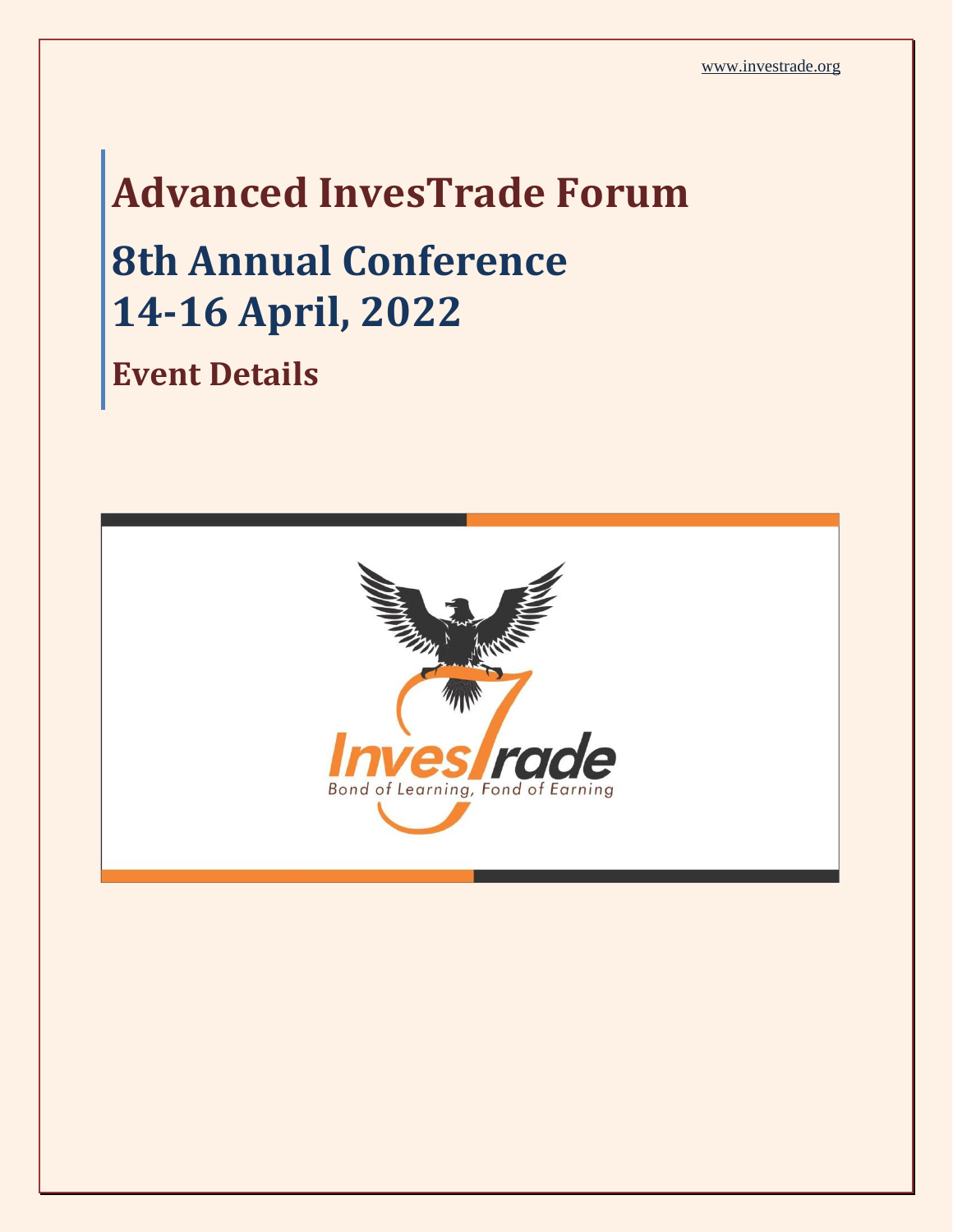| Thursday, April 14th, 2022            |                                                   |                       |  |
|---------------------------------------|---------------------------------------------------|-----------------------|--|
| Time                                  | <b>Particulars</b>                                | Speaker(s)            |  |
| $12$ noon $-01.15$ pm                 | <b>Registrations and Lunch</b>                    |                       |  |
| $01.15$ pm $-01.30$ pm                | <b>Opening Remarks</b>                            |                       |  |
| $01.30$ pm $-02.00$ pm                | <b>Gann &amp; Pivot based Currency</b><br>Trading | <b>Pragnesh Singh</b> |  |
| $02.00 \text{ pm} - 02.30 \text{ pm}$ | <b>Excellence in Multi-bagger search</b>          | Dharmendra Sorathiya  |  |
| $02.30 \text{ pm} - 03.00 \text{ pm}$ | Multi-baggers                                     | <b>Hemant Bhoot</b>   |  |
| $03.00 \text{ pm} - 03.30 \text{ pm}$ | $10 \text{ MA} + \text{BB}$                       | <b>Vinay Harlapur</b> |  |
| $03.30$ pm $-04.00$ pm                | My understanding of Tripods                       | <b>Avinash Warke</b>  |  |
| $04.00 \text{ pm} - 04.30 \text{ pm}$ | <b>Tea Break</b>                                  |                       |  |
| $04.30$ pm $-05.15$ pm                | <b>RS</b>                                         | Pankaj Mungre         |  |
| $05.15$ pm $-06.15$ pm                | Q&A                                               | <b>Raju Chowksey</b>  |  |
| 06.15 pm onwards                      | Hi-Tea                                            |                       |  |

Venue: Brilliant Convention Centre, Vijay Nagar, Indore Page 2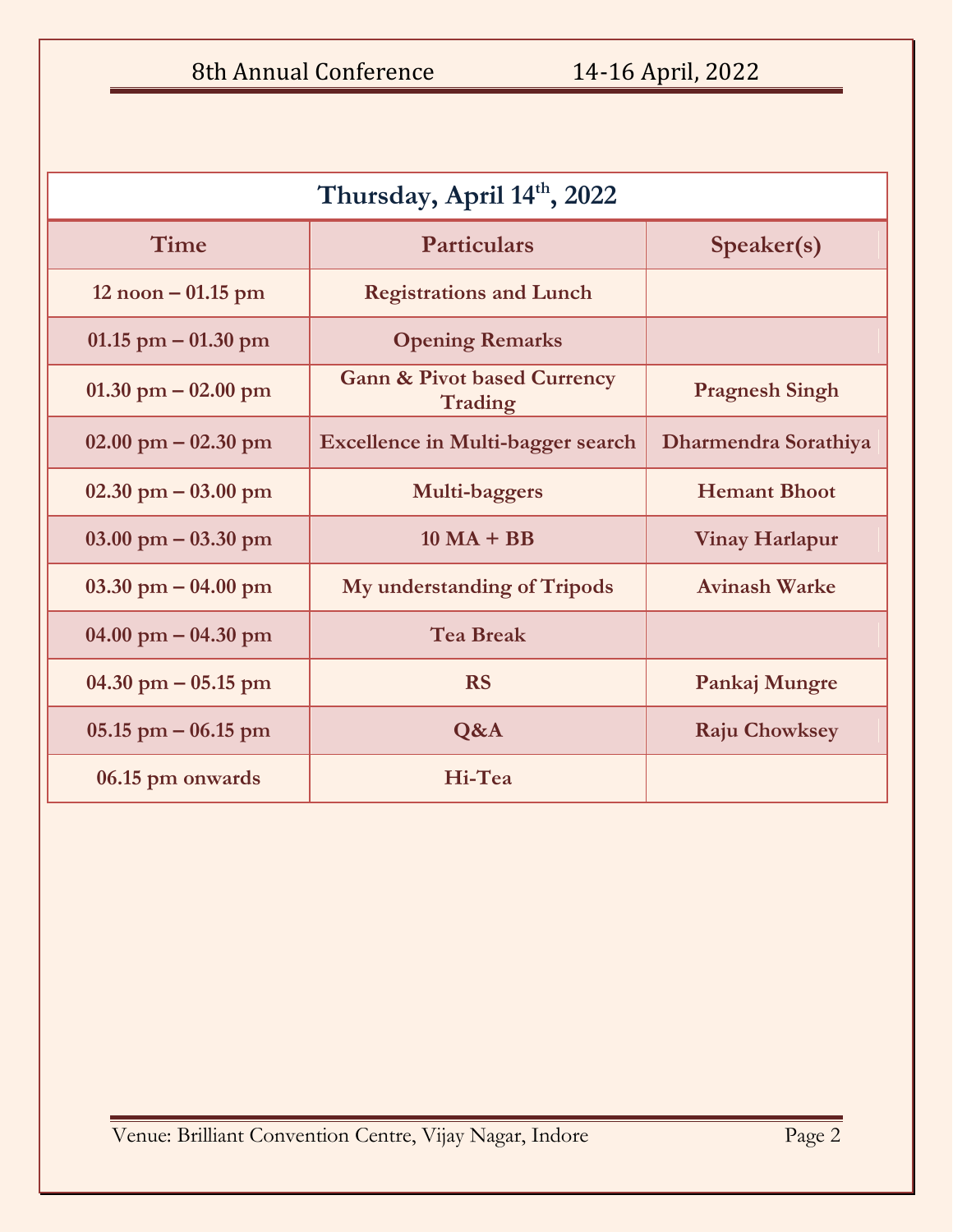8th Annual Conference 14-16 April, 2022

| Friday, April 15th, 2022                |                                               |                          |  |
|-----------------------------------------|-----------------------------------------------|--------------------------|--|
| Time                                    | <b>Particulars</b>                            | Speaker(s)               |  |
| $08.30$ am $-09.30$ am                  | <b>Breakfast</b>                              |                          |  |
| 09.30 am $-$ 10.30 am                   | 52 Week Lows                                  | Himaanshu Kansal         |  |
| 10.30 am $-$ 11.30 am                   | <b>Increasing Trading Quotient</b><br>(TQ) II | Dr. Rajeev Shukla        |  |
| $11.30$ am $-12$ noon                   | <b>Tea Break</b>                              |                          |  |
| $12.00 \text{ noon} - 01.30 \text{ pm}$ | <b>Stock Analyst Recommendations</b>          | Prof. Jayadev M, IIM-B   |  |
| $01.30$ pm $-02.30$ pm                  | Lunch                                         |                          |  |
| $02.30$ pm $-04.00$ pm                  | Equity $+$ Safety $=$ Prosperity              | <b>CA.</b> Govind Jhawar |  |
| $04.00 \text{ pm} - 04.30 \text{ pm}$   | <b>Tea Break</b>                              |                          |  |
| $04.30$ pm $-06.00$ pm                  | <b>Triangles in Neo Wave</b>                  | <b>Hitesh Sheth</b>      |  |
| 06.00 pm onwards                        | High-Tea                                      |                          |  |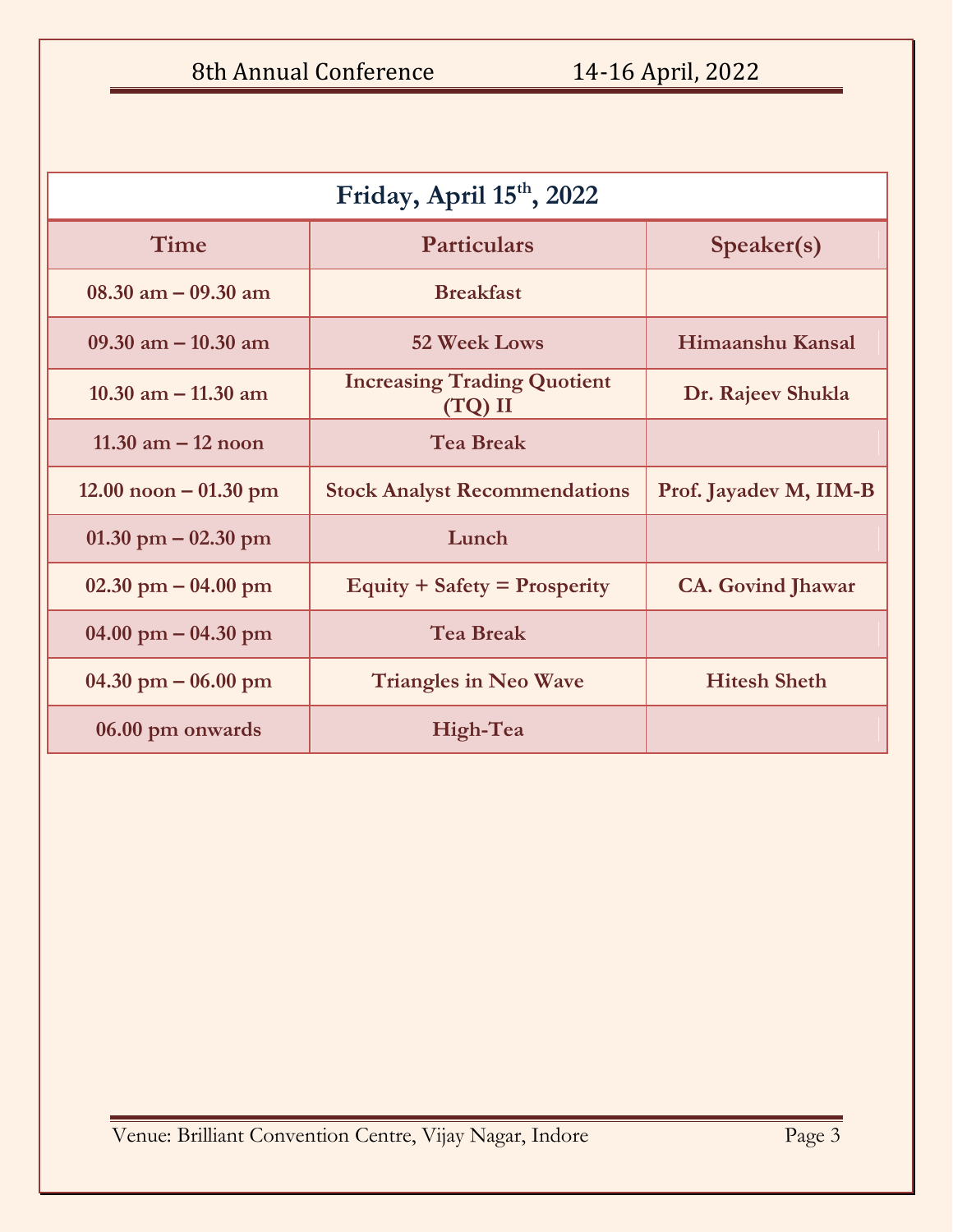8th Annual Conference 14-16 April, 2022

| Saturday, April 16th, 2022 |                                 |                               |  |
|----------------------------|---------------------------------|-------------------------------|--|
| Time                       | <b>Particulars</b>              | Speaker(s)                    |  |
| $08.30$ am $-09.30$ am     | <b>Breakfast</b>                |                               |  |
| 09.30 am $-$ 11.00 am      | Dow Theory & Trading            | <b>Shailesh Gaikwad</b>       |  |
| 11.00 am $-$ 11.30 am      | <b>Tea-Break</b>                |                               |  |
| 11.30 am $-$ 12.15 pm      | <b>Techno-Funda Investing</b>   | Dhiren Bhatt/<br>Dipak Maheta |  |
| $12.15$ pm $-01.15$ pm     | <b>Ideation to Back-testing</b> | <b>Shashank Gupta</b>         |  |
| $01.15$ pm $-01.30$ pm     | <b>Closing Remarks</b>          |                               |  |
| 01.30 pm onwards           | Lunch & Adieu                   |                               |  |

#### **Registration Fees:**

- Rs. 3000/- only for members.
- Rs. 8000/- only for non-members.
- Registration fee includes Breakfast, Lunch & High Tea etc.

### **Bank Details**

- Bank Name: Indusind Bank.
- Bank Branch: Industry House, AB Road Branch, Indore.
- Account Name: Advanced Investrade Forum
- Current Account Number: 201001024396.
- IFS code: INDB0000011.
- Please send screenshot of payment to Himaanshu Kansal (93021-28111)
- Online / Cheque payments only. No cash deposit please.

### **Contact**

- Bharat Jain 98930-90633
- Aditya Chopra 99811-57676